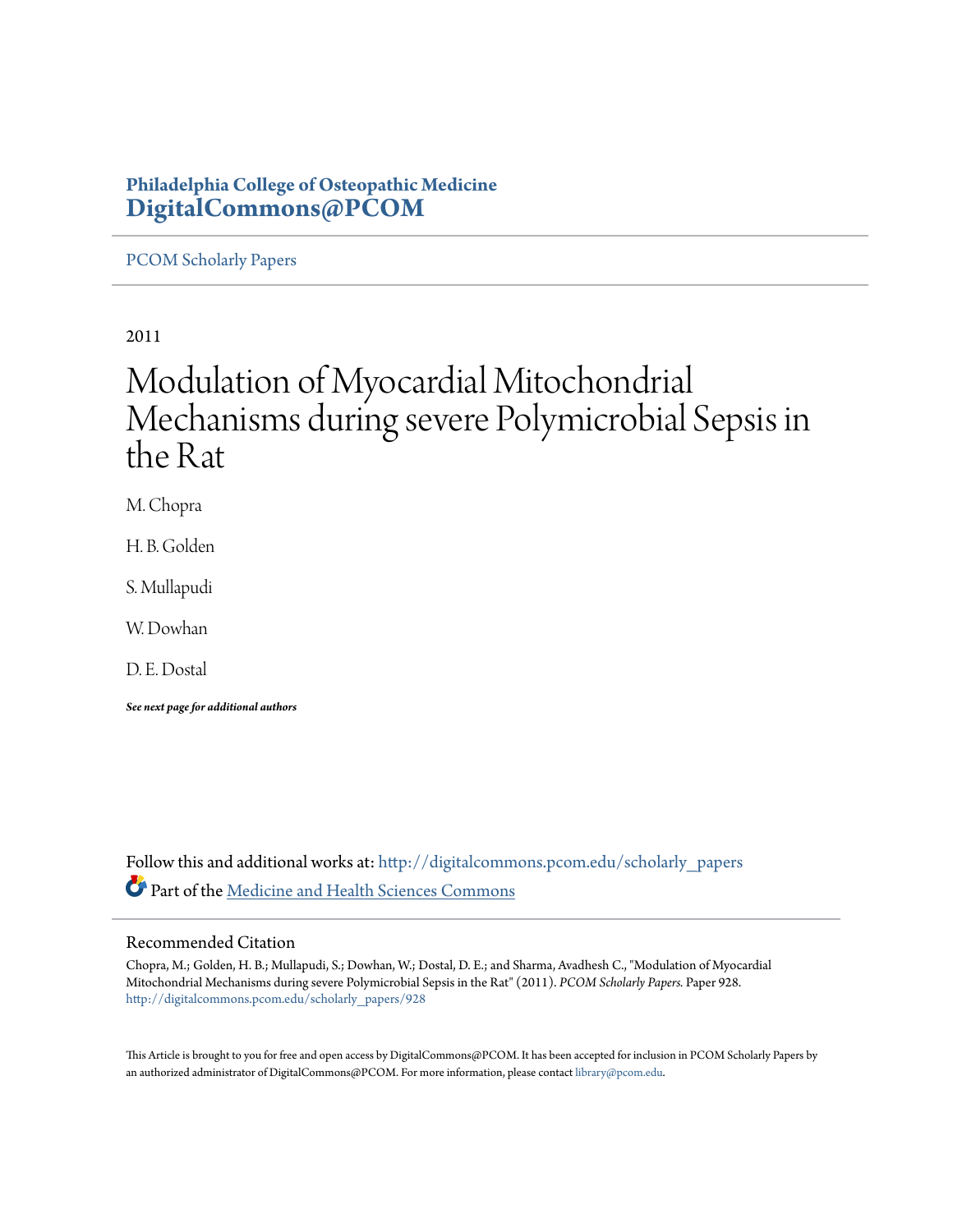# **Authors**

M. Chopra, H. B. Golden, S. Mullapudi, W. Dowhan, D. E. Dostal, and Avadhesh C. Sharma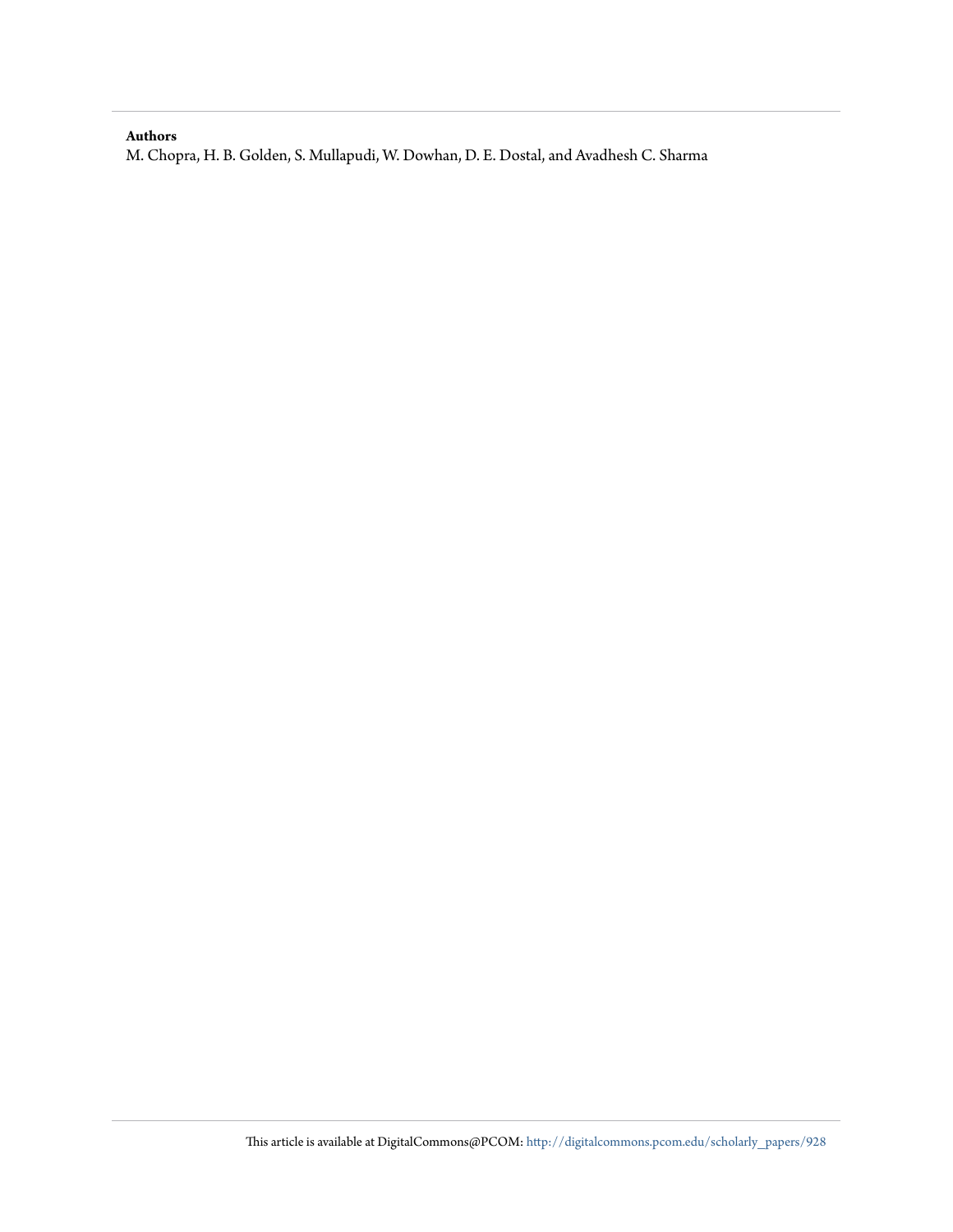# Modulation of Myocardial Mitochondrial Mechanisms during Severe Polymicrobial Sepsis in the Rat

# Mani Chopra<sup>1</sup>, Honey B. Golden<sup>2</sup>, Srinivas Mullapudi<sup>3</sup>, William Dowhan<sup>3</sup>, David E. Dostal<sup>2</sup>, Avadhesh C. Sharma $1,4*$

1 Department of Biomedical Sciences, Texas A&M Health Science Center Baylor College of Dentistry, Dallas, Texas, United States of America, 2 Department of Molecular Cardiology, Cardiovascular Research Institute, College of Medicine, Texas A&M Health Science Center, Temple, Texas, United States of America, 3 Department of Biochemistry and Molecular Biology, The University of Texas Medical School at Houston, Houston, Texas, United States of America, 4 Cardionome Laboratory, Department of Pharmaceutical Sciences, School of Pharmacy, Philadelphia College of Osteopathic Medicine, Suwanee, Georgia, United States of America

# Abstract

Background: We tested the hypothesis that 5-Hydroxydecanoic acid (5HD), a putative mitoK<sub>ATP</sub> channel blocker, will reverse sepsis-induced cardiodynamic and adult rat ventricular myocyte (ARVM) contractile dysfunction, restore mitochondrial membrane permeability alterations and improve survival.

Methodology/Principal Findings: Male Sprague-Dawley rats (350-400 g) were made septic using 400 mg/kg cecal inoculum, ip. Sham animals received 5% dextrose water, ip. The Voltage Dependent Anion Channels (VDAC1), Bax and cytochrome C levels were determined in isolated single ARVMs obtained from sham and septic rat heart. Mitochondria and cytosolic fractions were isolated from ARVMs treated with norepinephrine (NE, 10 umoles) in the presence/absence of 5HD (100 mmoles). A continuous infusion of 5HD using an Alzet pump reversed sepsis-induced mortality when administered at the time of induction of sepsis  $(-40%)$  and at 6 hr post-sepsis  $(-20%)$ . Electrocardiography revealed that 5HD reversed sepsis-induced decrease in the average ejection fraction, Simpsons+m Mode (53.5±2.5 in sepsis and 69.2±1.2 at 24 hr in sepsis+5HD vs. 79.9±1.5 basal group) and cardiac output (63.3±1.2 mL/min sepsis and 79.3±3.9 mL/min at 24 hr in sepsis+5HD vs. 85.8±1.5 mL/min basal group). The treatment of ARVMs with 5HD also reversed sepsis-induced depressed contractility in both the vehicle and NE-treated groups. Sepsis produced a significant downregulation of VDAC1, and upregulation of Bax levels, along with mitochondrial membrane potential collapse in ARVMs. Pretreatment of septic ARVMs with 5HD blocked a NE-induced decrease in the VDAC1 and release of cytochrome C.

Conclusion: The data suggest that Bax activation is an upstream event that may precede the opening of the mitoKATP channels in sepsis. We concluded that mito $K_{ATP}$  channel inhibition via decreased mitochondrial membrane potential and reduced release of cytochrome C provided protection against sepsis-induced ARVM and myocardial contractile dysfunction.

Citation: Chopra M, Golden HB, Mullapudi S, Dowhan W, Dostal DE, et al. (2011) Modulation of Myocardial Mitochondrial Mechanisms during Severe Polymicrobial Sepsis in the Rat. PLoS ONE 6(6): e21285. doi:10.1371/journal.pone.0021285

Editor: Ioannis P. Androulakis, Rutgers University, United States of America

Received February 24, 2011; Accepted May 24, 2011; Published June 21, 2011

Copyright: © 2011 Chopra et al. This is an open-access article distributed under the terms of the Creative Commons Attribution License, which permits unrestricted use, distribution, and reproduction in any medium, provided the original author and source are credited.

Funding: The present study was supported by funds obtained from the National Institutes of Health (NHLBI, HL 66016), AHA (160444Z) and in part by a grant from the Texas A&M Health Science Center Research Development and Enhancement Program. The funders had no role in study design, data collection and analysis, decision to publish, or preparation of the manuscript.

Competing Interests: The authors have declared that no competing interests exist.

\* E-mail: AvadheshSh@pcom.edu

# Introduction

Despite advances in critical care medicine research, death due to sepsis and associated pathologies has increased by alarming proportions in the last two decades. It is well recognized that severe sepsis is associated with cardiac failure and high mortality rates ranging from 30–60% [1]. Alterations in sepsis, septic shock and related pathologies involving mitochondrial ultrastructural changes and oxidative mechanisms have received major attention in the last few years. In a model of endotoxemia, Crouser et al. demonstrated that endotoxin-induced mitochondrial damage was related to an imbalance in mitochondrial respiration [2]. The severity of sepsis has been shown to correlate with mitochondrial damage and bioenergetic dysfunction in both human and experimental models [2,3,4,5]. In another model of bacterial challenge, the oxidation of myocardial mitochondrial protein and lipid was observed at 4 and 24 hr, suggesting outer mitochondria membrane (OMM) damage [6,7].

For several years, our laboratory has produced evidence of molecular apoptotic mechanisms in sepsis-induced myocardial and ARVM dysfunction [8,9]. Our data also demonstrated the role of mitochondrial-mediated intrinsic apoptosis cascade and stressmediated mitogen-activated protein kinases in the regulation of sepsis-induced adult rat ventricular myocyte (ARVM) dysfunction [9,10,11,12]. In experimental endotoxemia, mitochondrial dysfunction has been characterized by mitochondrial membrane potential collapse and transitional changes in mitochondrial membrane permeability, along with the release of cytochrome C [8,13,14,15]. Earlier, we reported that a progressive decline in myocardial performance at 3 and 7 days in a hyperdynamic model of sepsis is associated with increased levels of proapototic caspase-3, increased B-cell leukemia ( $Bcl<sub>2</sub>$ )-associated protein $\times(Bax)/Bcl<sub>2</sub>$ 

PLoS one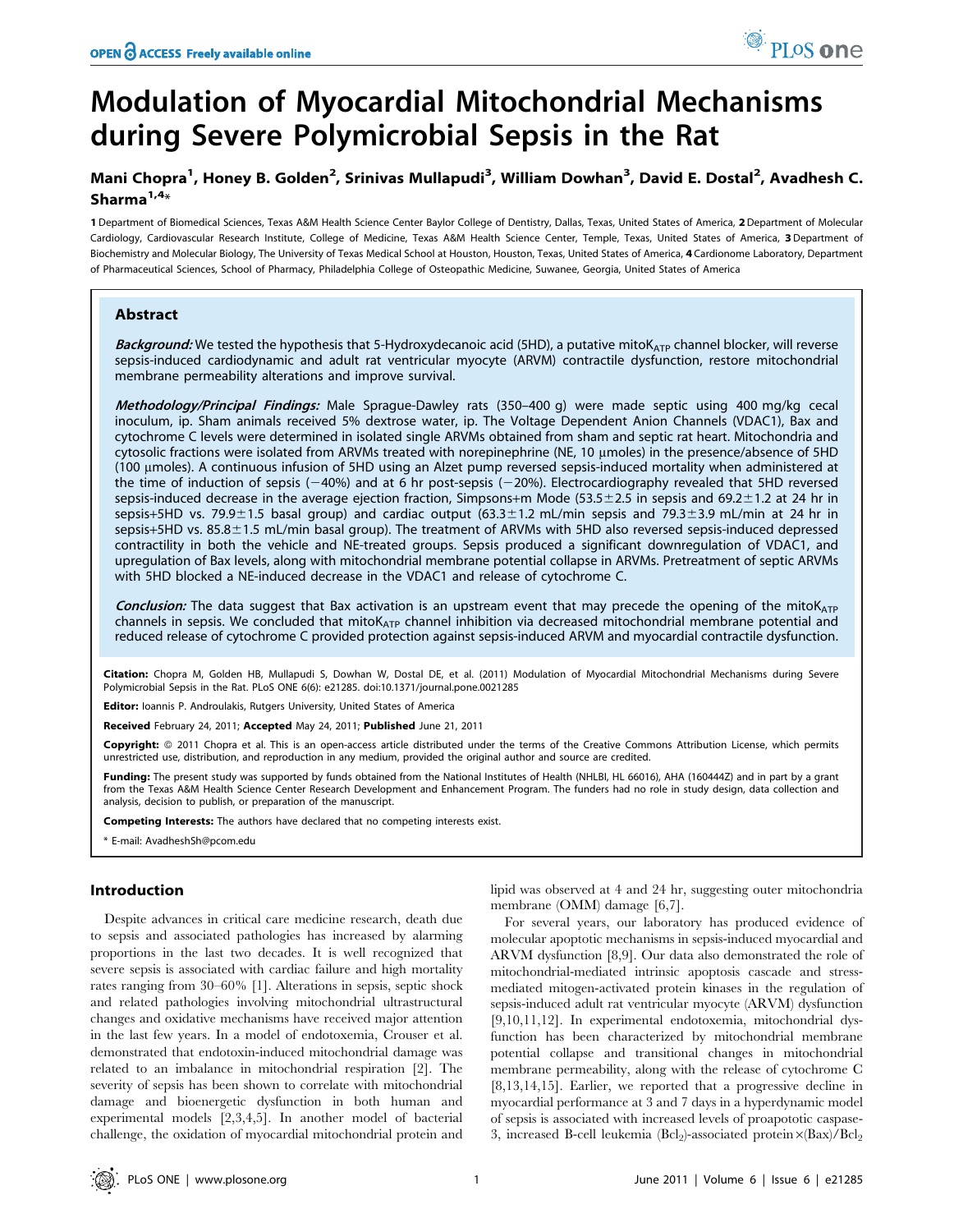ratio and release of cytochrome C [8]. Mitochondrial outer membrane permeabilization (MOMP) is controlled by the translocation of Bax on OMM [16]. Disturbance of OMM leads to MOMP and release of a large number of intramitochondrial proteins, including cytochrome C, via the formation of permeabilization pores primarily composed of Voltage Dependent Anion Channels (VDACs) [17]. Besides VDACs, including VDAC1, which are present on OMM, the inner mitochondrial membrane (IMM) bilayer also possess mitochondrial  $K_{ATP}$  (mito $K_{ATP}$ ) channels [18]. The Kir subunits of mito $K_{ATP}$  channels are closely associated with sulphonylurea protein SUR2A, which is a regulatory protein for the passage of pharmacological agents through these channels [19]. Several researchers have shown that mitoKATP channels are directly activated by diazoxide and blocked by 5-hydroxydecanoate (5HD) [18]. Even though both diazoxide and 5HD have been shown to be only partially specific to the mito $K_{ATP}$  channels [20], 5HD apparently remains the most selective antagonist of the mito $K_{ATP}$  channels available.

NE is a positive inotrope used in the current therapy of sepsis to maintain hemodynamic support for the ICU patients but has been shown to produce cardiodynamic dysfunction in septic animals [21]. Our previous findings have demonstrated that NE produces blunted contractile response to ARVMs along with up regulation of mitochondrial-driven apoptotic cascade [22]. In the present study we speculated that OMM damage during sepsis could be accompanied by the opening of mito $K_{ATP}$  channels that play a critical role in the transport of ATP across mitochondrial membranes. We hypothesized that 5HD, a putative mitoKATP channel blocker, will ameliorate sepsis-induced cardiodynamic and ARVM contractile dysfunction, restore mitochondrial membrane permeability alterations and improve the survival rate. Therefore, we determined the effect of mitoKATP inhibition on sepsis-induced mortality, myocardial and ARVM contractile dysfunction by using 5HD. The effect of 5HD was examined in presence and absence of NE on ARVM contractility and release of cytochrome C, and levels of Bax and VDAC1. In addition, we determined whether modulation of the mitoKATP channels affected the IMM events leading to the release of cytochrome C in the myocardium in a severe septic rat model.

### Results

# Effect of 5HD on sepsis-induced hypotension, hypothermia and mortality

Unlike the sham rats, the septic animals displayed all the behavioral signs of sepsis including piloerection, periocular discharge, severe diarrhea and lethargy. Upon postmortem analysis, the peritoneal cavity revealed the presence of ascites, which are pus-filled lesions on various organs (stomach wall, liver and kidneys) indicative of peritoneal infection (personal observations; Chopra and Sharma, 2007).

The septic animals exhibited significant hypothermia (Fig. 1A) and hypotension (Fig. 1C) during 6–12 hr post-sepsis compared to the sham group. The septic animals displayed 30% survival (70% mortality) up to 24 hr post-sepsis (Fig. 1B). The 5HD induced increase in survival was found statistically significant compared to the sepsis group  $(P<0.05)$ . The 5HD treatment at the time of the induction of sepsis dramatically increased the survival of the septic animals (Fig. 1A) and improved the overall animal movement in the cage. Importantly, 5HD treatment also reversed the sepsisinduced hypothermia (Fig. 1B) and hypotension (Fig. 1C) within 6–24 hr.



Figure 1. Effect of 5HD, administered at the time of sham/ sepsis induction, on hemodynamics and survival in the rat. The effect of 5HD on the, (A) rectal temperature, (B) survival and (C) Mean Arterial Pressure, MAP of the septic rats. Sham ( $N = 10$ ), sepsis ( $N = 10$ ); sepsis+5HD ( $N = 7$ ). The values in the sepsis group at 48 and 72 hr include only two surviving animals.\* $P \le 0.05$  compared to the sham group and  $#$  P $\leq$ 0.05 compared to the sepsis group at respective time points.

doi:10.1371/journal.pone.0021285.g001

in the sepsis group (untreated animals) at 24 hr post-sepsis (Fig. 2A). The septic animals treated with saline at 6-hr postsepsis underwent a significant decrease in the mean arterial pressure (MAP) at 6, 12 and 24 hr post-Alzet pump placement compared to the sham group (Fig. 2B). The MAP in the septic animals that survived  $>$  24 h post sepsis was found to be similar to that in the sham group (however, only the data from two animals in the sepsis group were available at this time point). The 5HD treatment at 6 hr post sepsis produced a significant increase in MAP at 6-, 12- and 24-hr post-Alzet pump placement compared to the saline-treated sepsis group (Fig. 2B).

# Effect of 5HD on cardiodynamics and the concentration of TNF- $\alpha$

Cardiodynamic parameters such as cardiac output (CO), ejection fraction (EF) and fractional shortening (FS) were measured to determine the in vivo effect of 5HD treatment in the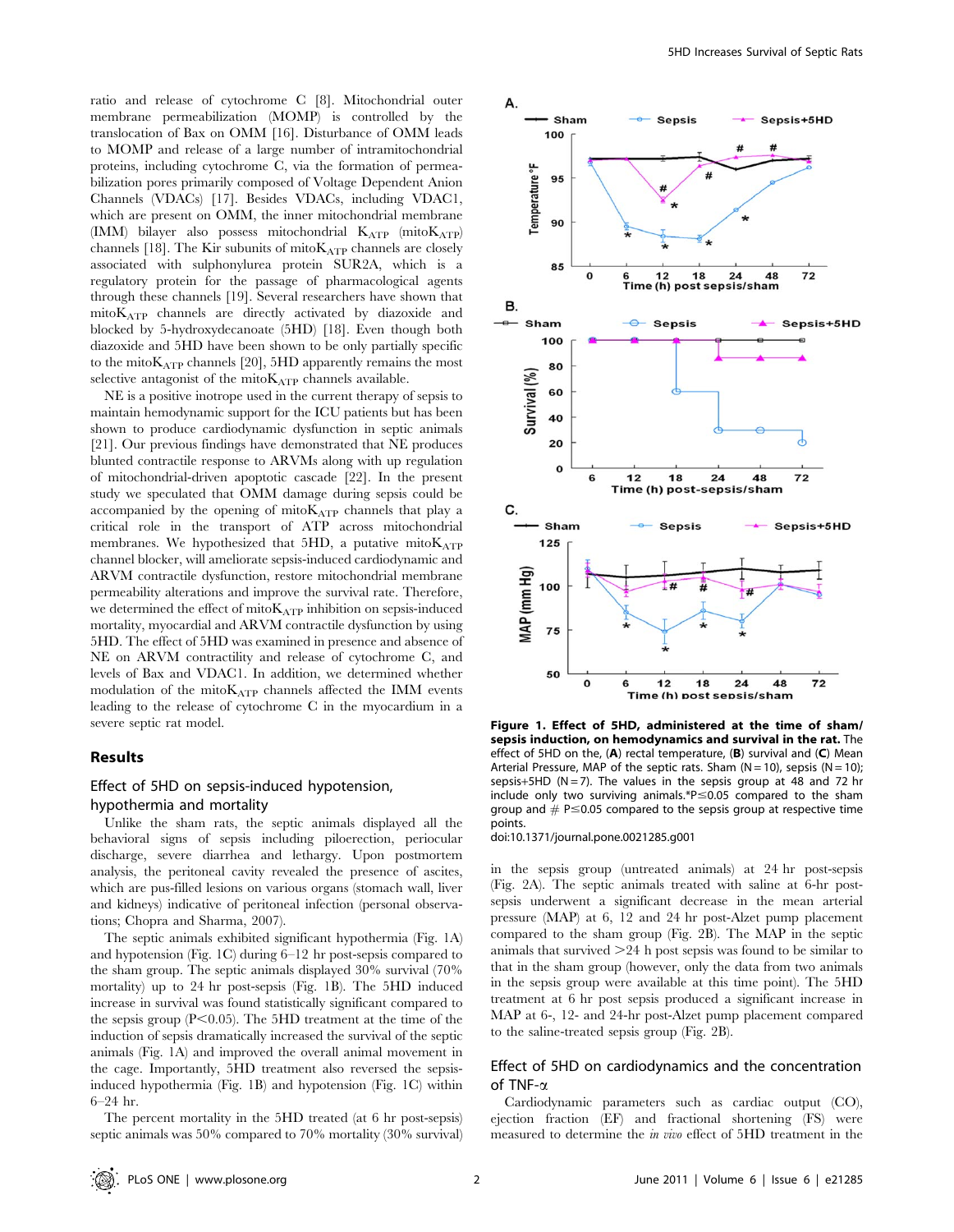

Figure 2. Effect of 5HD, administered at 6 hr post-sham/sepsis induction, on hemodynamics and survival in the rat. The effect of 5HD on (A) % survival at 48 hr and (B) MAP at 0, 6, 12, 24 and 48 hr post-Alzet pump (containing 5HD or saline) placement.  $*P \le 0.05$ compared to the 0 hr values and  $# P \le 0.05$  compared to the sepsis group at respective time points ( $N = 10$  in each group). doi:10.1371/journal.pone.0021285.g002

septic rats (Fig. 3). The saline-infused septic animals exhibited a significant reduction in CO (71 $\pm$ 3 ml/min, p $\leq$ 0.05) compared to the basal levels  $(93±4$  ml/min, p  $\leq 0.05$ ) at 6 hr. This reduction continued for 24 hr ( $63\pm1.32$  ml/min, p $\leq$ 0.05) compared to the basal levels  $(93±4$  ml/min,  $p \le 0.05$ ) (Fig. 3A). The 5HD treatment of the septic animals (at the time of induction of sepsis) significantly increased the previously decreased CO  $(p \le 0.05)$  in the animals at 24 hr (Fig. 3A). The ejection fraction, a measure of the efficacy of the heart, was found to be significantly decreased  $(53\pm4\%, p \le 0.05)$  compared to the basal levels  $(80\pm2\%, p \le 0.05)$ in the septic rats at 24 hr (Fig. 3B). Interestingly, the 5HD treatment of the septic animals dramatically increased the EF  $(62\pm2\%, p \le 0.05)$  compared to its respective sepsis group  $(53\pm4\%, p \le 0.05)$ , an indicator of improved cardiac performance (Fig. 3B). The representative m-mode echocardiography for the calculation of Simpson's ejection fraction in the rat was performed, which corroborated and supported the above-mentioned EF results (Fig. 3D). Fractional shortening, an index of left ventricle (LV) contractility, was found to be significantly decreased at 24 hr

 $(p \le 0.05)$  in the septic rats compared to the basal levels (49±2%,  $p \leq 0.05$ ) (Fig. 3C). No significant difference was observed at any time point in any group.

To determine whether 5HD treatment affects the local inflammatory response in the septic rat heart, we determined the concentration of TNF-a in the supernatant of the harvested heart samples in the sham and sepsis groups (Fig. 3E). This result suggests that the upregulation of  $TNF-\alpha$  is an early event in the extrinsic apoptotic cascade and is independent of the alterations due to 5HD treatment in the septic ARVMs.

# Effect of 5HD on sepsis-induced depressed contractility in ARVMs

Sepsis produced a significant decrease in the percentage peak shortening (% PS) of ARVMs compared to the sham group (Fig. 4). In addition, NE produced a significant  $(P<0.05)$  increase in the % PS in the sham and septic ARVMs compared to their respective vehicle treatment groups. However, the effect of NE in the septic ARVMs was significantly lower compared to the sham NE group  $(P<0.05$ , Fig. 4). Interestingly, the 5HD-treated septic ARVMs produced a positive inotropic response shown by a significant increase in the % PS compared to its vehicle and sham-treated groups. Further, the addition of NE in the 5HD-treated septic ARVMs accentuated the % PS response significantly  $(P<0.05)$  compared to its respective vehicle, sham and NE-treated groups alone (Fig. 4).

# Effect of 5HD on sepsis-induced mitochondrial  $\Delta \Psi$ m collapse in ARVMs

A fluorescent cationic dye, JC-1, was employed to determine the alterations in the mitochondrial membrane  $\Delta \Psi$ m in the ARVMs (Fig. 5). The sham ARVMs exhibited red fluorescence as the JC-1 dye accumulated in the mitochondria, indicative of the healthy or normal cells (upper panel; Fig. 5). However, the septic ARVMs exhibited green fluorescence as the JC-1 dye remained in the monomeric form, typical of mitochondrial membrane potential collapse and an early sign of apoptosis (middle panel; Fig. 5). However, the addition of 5HD in the septic ARVMs reduced the green fluorescence and exhibited more red fluorescent aggregates in the mitochondria, suggesting a restorative effort of 5HD on the mitochondrial membrane  $\Delta \Psi$ m (lower panel; Fig. 5).

# Effect of 5HD, in vivo, on VDAC1 and sepsis-induced increased release of Cytochrome C in ARVMs

The mitochondrial fractions obtained from the vehicle and NEtreated septic ARVMs produced a significant decrease in the VDAC 1 protein levels compared to its respective sham treatment groups (Fig. 6A). However, mitochondrial fractions from the 5HDtreated septic ARVMs exhibited a significant increase in the VDAC 1 protein levels. Further, the addition of NE to the 5HDtreated groups produced a significant increase in the VDAC 1 protein levels compared to the respective NE- and vehicle treated sham and sepsis groups, suggesting that 5HD blocked the sepsisinduced downregulation of mitochondrial VDAC 1. The presence of mitochondrial fractions and equal loading of the samples was confirmed by HSP60 (Fig. 6A).

The NE-treated septic ARVMs produced a significant increase in the cytochrome C protein levels compared to the sham treatment group (Fig. 6B). However, 5HD treatment in the presence and absence of NE in the septic ARVMs resulted in a significant reduction in the cytochrome C levels compared to the vehicle-treated group, suggesting that inner mitochondrial membrane integrity was maintained. The cytoplasmic fractions, as well as equal loading of the samples, were confirmed by  $\beta$ -tubulin.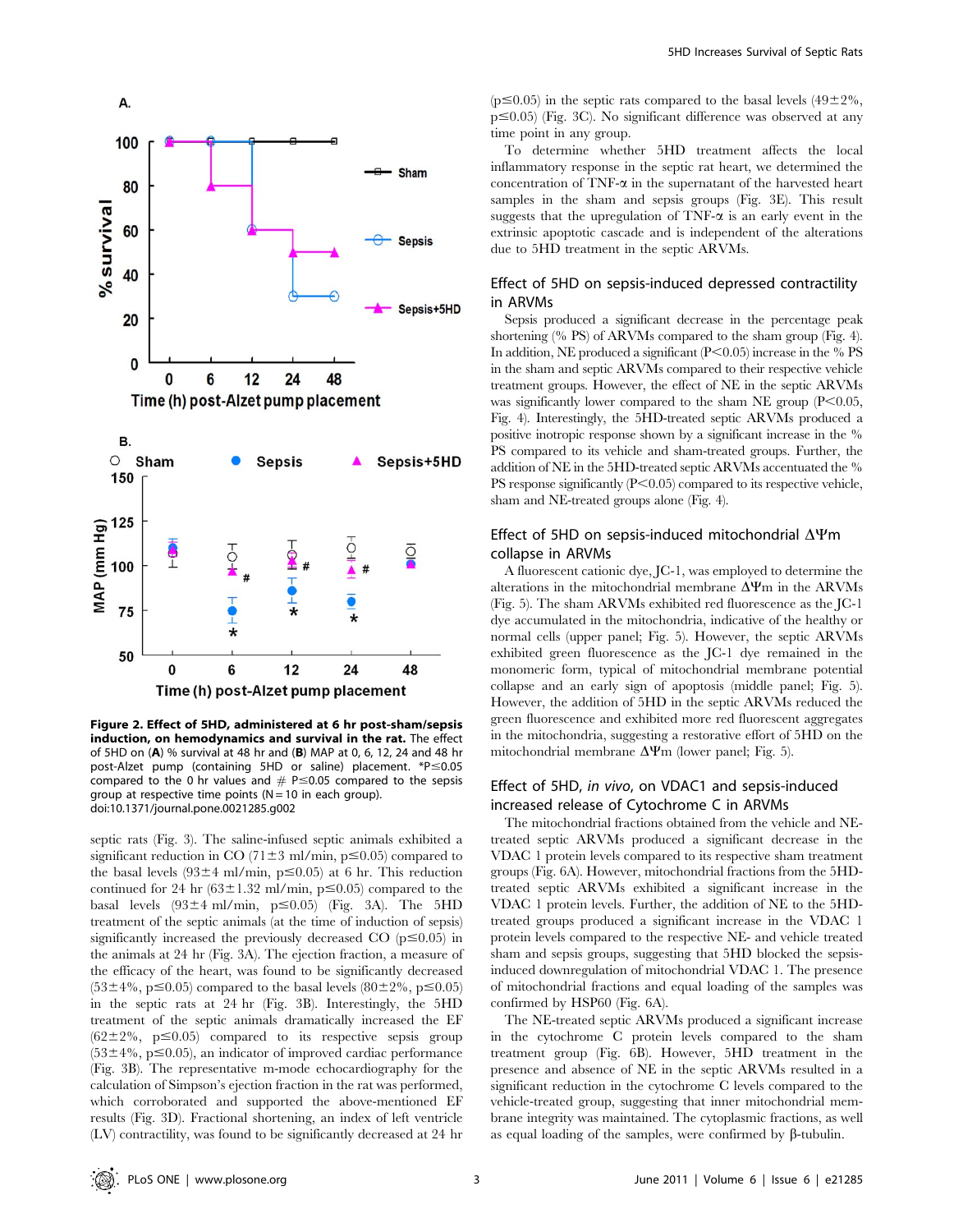

 $Sham + SHD$ 

Sepsis + 5HD

Figure 3. Effect of 5HD, administered at the time of sham/sepsis induction, on cardiodynamics and TNF- $a$  levels in the rat. The effect of 5HD (100  $\mu$ q/100  $\mu$ L) on the cardiac output, CO (A); average ejection fraction, EF (B); fractional shortening, FS (C) measured using Vivid I at baseline (basal), 6 and 24 hr post-treatment by Alzet pump (D); the representative m-mode echocardiography recorded to calculate Simpson's ejection fraction in the rat. (E) the effect of 5HD on the concentration of TNF- $\alpha$  in the myocardial supernatant obtained from the heart collected at 24 hr post-sepsis in the rat. \*P  $\leq$  0.05 compared to the basal values and  $#$  P $\leq$  0.05 compared to the sepsis group at respective time points. (N = 6 in each group).

doi:10.1371/journal.pone.0021285.g003

The mitochondrial fractions obtained from septic ARVMs produced a significant increase in the Bax protein levels compared to the respective sham-treated group (Fig. 6C). NE-treatment significantly increased Bax proteins in the sham ARVMs compared to the vehicle–treated sham group but was not different than NE-treated sepsis group. Treatment of ARVMs with 5HD in sepsis groups produced a significant increase in Bax compared to the respective sham group. Treatment with 5HD+NE displayed a significant increase in the Bax levels in sepsis group compared to the respective vehicle-treated sham group (Fig. 6C). These data indicate that Bax regulation during sepsis could be an event prior to the release of cytochrome C from the mitochondria.

# Sepsis downregulates colocalization of ANT with VDAC1 in isolated purified mitochondrial preparation (PMPs) obtained from septic ARVMs

The co-immunoprecipitation technique was performed to determine the interaction between VDAC 1, ANT and SUR 2 during sepsis.

As shown in Fig. 7A, cellular protein, SUR2 was coimmunoprecipitated with ANT protein in both sham and septic ARVMs. By gel electrophoretic analysis, the top band corresponding  $\sim$ 207 kDa protein was identified as SUR2-ANT complex. The bottom band corresponding  $\sim$ 174 kDa was identified as SUR2. We confirmed that SUR 2 protein level was elevated in sham PMPs compared to sepsis group. Similarly, in Figs. 7B and 7C; ANT protein expression, a bottom band corresponding  $\sim$ 33 kDa and VDAC1 protein expression, a bottom band corresponding  $\sim$ 32 kDa were elevated in sham PMPs compared to septic group. Interestingly, it was observed that VDAC1-ANT complex expression was faint in the septic PMPs compared to the sham group (Fig. 7C).

The purified mitochondrial preparations (PMPs) obtained from sham ARVMs exhibited a brilliant yellow fluorescence (colocalization) of ANT and VDAC1 under a fluorescent microscope (Fig. 7D). However, the PMPs obtained from septic ARVMs exhibited dispersed VDAC 1 (red fluorescence, 555 nm) and ANT (green fluorescence, 488 nm), suggesting that sepsis hinders the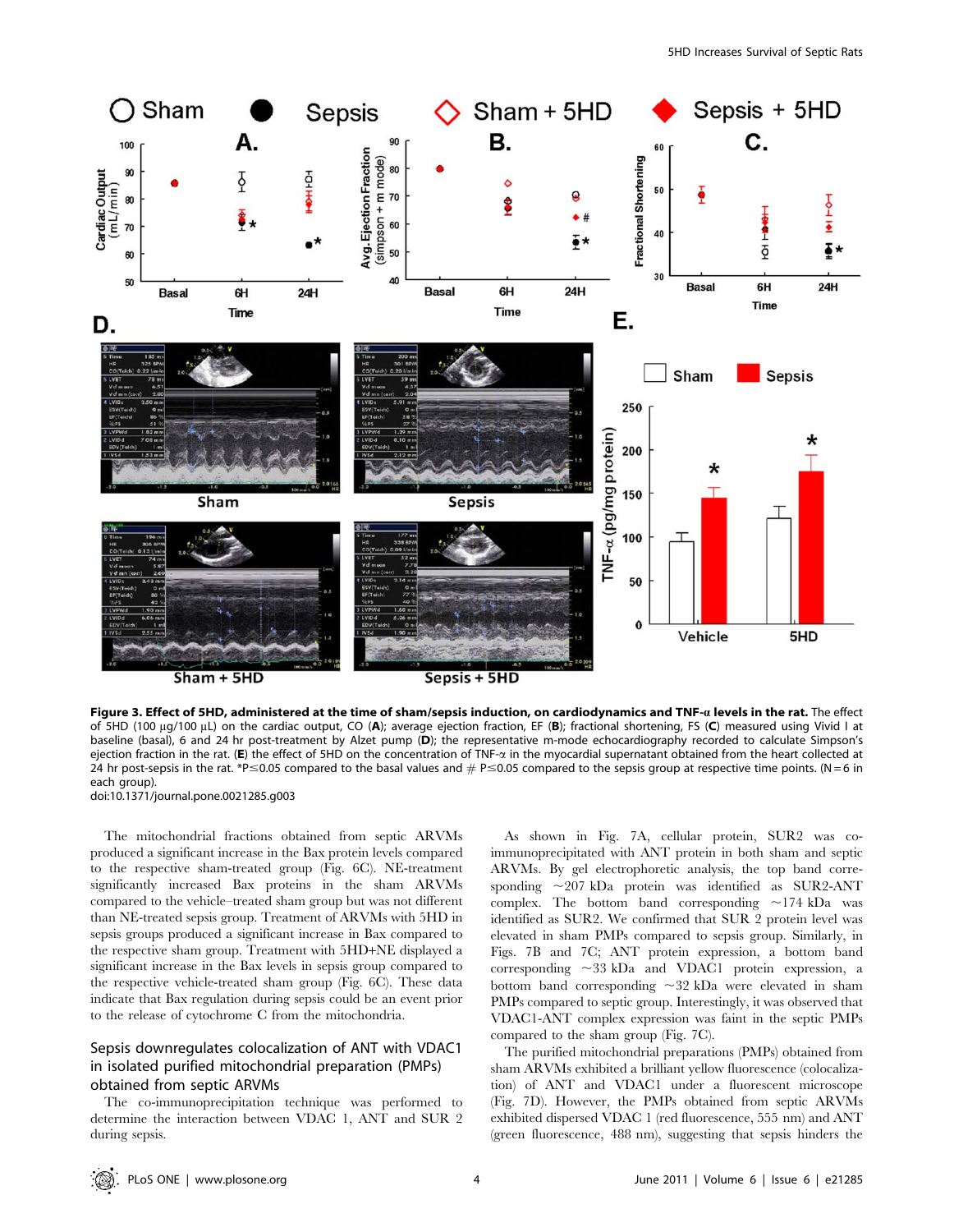

Figure 4. Effect of 5HD on ARVM contractility. The effect of 5HD on percent peak shortening in sham and septic ARVMs at 12 hr postincubation in the culture medium ( $N = at$  least 50 ARVMs isolated from 5 rat hearts in each treatment group). The data are expressed as mean  $\pm$ SEM.  $*p \le 0.05$  compared to the respective vehicle treatment group; and  $#$  p  $\leq$  0.05 compared to the respective vehicle treatment group; \$  $p \le 0.05$  compared to the respective NE-treated sham/sepsis groups. doi:10.1371/journal.pone.0021285.g004

formation of VDAC 1 and ANT complex in the mitochondria (Fig. 7D).

# Effect of 5HD on sepsis-induced mitochondrial cristae deformation

The ultrastructural morphological features in the LV tissues obtained from the sham and septic hearts were observed using a 100 kV transmission electron microscope (Fig. 8). The image representing upper and lower panels display mitochondrial arrangements at  $40\times$  and  $100\times$  magnifications, respectively. The sham mitochondria exhibited well-defined double membranes with normal cristae arrangements. In contrast, the mitochondria from septic LV tissues had severe morphological deformations at 6 hr post-sepsis especially in the cristae with balloon-like expansions, which may be indicative of pore formation (Fig. 8). However, mitochondria from the 5HD-treated septic LV tissues exhibited morphological improvements in the cristae arrangements (Fig. 8).

# Discussion

In the present study, we demonstrated that a putative mitochondrial ATP channel blocker, 5HD, decreased sepsisinduced hypothermia, hypotension and mortality when administered at the time of sepsis induction. The results provide evidence that Bax activation is an upstream event that may precede the opening of the mito $K_{ATP}$ , channels in sepsis. We demonstrated that 5HD reversed the sepsis-induced increased mitochondrial permeability, release of cytochrome C and ARVM contractility. These data suggest a protective effect of 5HD in sepsis-induced myocardial morbidity and mortality.

For the last several years, our laboratory demonstrated sepsisinduced myocardial contractile dysfunction in both in vivo and in vitro paradigms of polymicrobial sepsis [8,11,12,22–27]. Sepsisinduced myocardial contractile dysfunction was found to be associated with the induction of intrinsic apoptosis cascade [8,10,11,22,23]. In the present study, we observed that the induction of sepsis in the rat was associated with a decline in body temperature (hypothermia) and mean arterial pressure with 70%



Figure 5. Effect of 5HD on mitochondrial membrane potential ( $\Delta \Psi$ m) in ARVMs. Mitochondrial  $\Delta \Psi$ m was examined in sham and septic ARVMs and visualized using a fluorescent microscope. Representative photomicrographs (magnification 40 $\times$ ; scale bar, 75  $\mu$ m) of sham and septic ARVMs treated in the presence and absence of 5HD are stained with JC-1 reagent. Lane 1 exhibits the ARVMs studied under a light microscope. The red (JC-1 aggregates in the mitochondria; lane 2) and green (JC-1 monomers in cytoplasm; lane 3) fluorescence was recorded and merged using an image software (lane 4). The white arrowheads depict the location of mitochondria in the ARVMs (which were zoomed 10 times and shown in the boxedsquare). doi:10.1371/journal.pone.0021285.g005

mortality. The treatment of septic animals with 5HD at the time of sepsis induction not only reversed sepsis-induced hypothermia and hypotension but also decreased the mortality (20%) of septic animals. Further, reversal of sepsis-induced hypotension and decrease in mortality was seen when 5HD was administered using an Alzet pump in hypothermic (less than  $89^{\circ}$ F) septic animals. The echocardiographic analyses revealed that 5HD could partially reverse sepsis-induced decreased cardiac output, ejections fraction and fractional shortening but did not affect systemic inflammatory response (TNF-alpha levels). These data demonstrate that a putative mito $K_{ATP}$  blocker (when administered at the time of induction of sepsis and at 6 hr post sepsis induction) can potentially delay sepsis-induced cardiodynamic alterations and mortality in the septic rat model. Similar to the in vivo data, 5HD reversed sepsis-induced ARVM contractile dysfunction. As reported earlier [22], the present study also found that NE produced a blunted contractile response in the ARVMs, which was reversed by 5HD in the septic ARVMs. We observed that the percent peak shortening in both septic and sham ARVMs following NE+5HD treatment was similar in both sham and septic animals, implying protective effect of 5HD on ARVMs against sepsis-induced depressed contractile dysfunction. These results and those in our earlier reports, together, indicate that deficient contractility of NE in septic ARVMs could be due to the induction of a mitochondrial-related intrinsic apoptosis cascade.

Electron microscopy analyses of both myocardial tissues and purified mitochondrial preparations show strong evidence of cristae deformation on OMM in the septic ARVMs. We observed that OMM derangements in the septic myocardium include the presence of balloon-like expansions indicative of pore formation. Most interestingly, the 5HD-treated septic LV tissues exhibited significant gains with respect to the recovery of mitochondrial membrane and cristae morphology. These results correlate well with the loss of the mitochondrial membrane  $\Delta \Psi$ m in the septic ARVMs, an effect reversed by 5HD. Hence, the data suggest that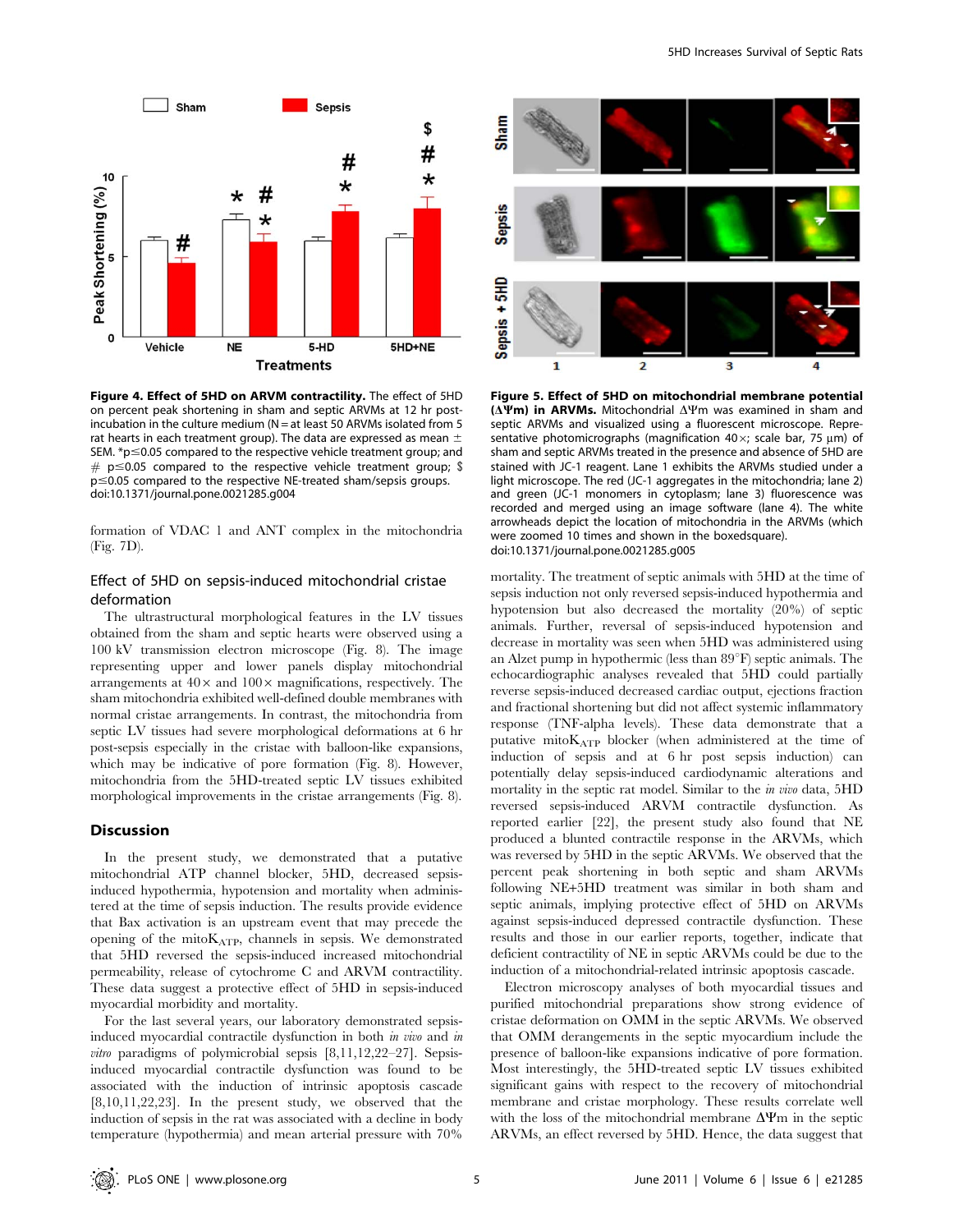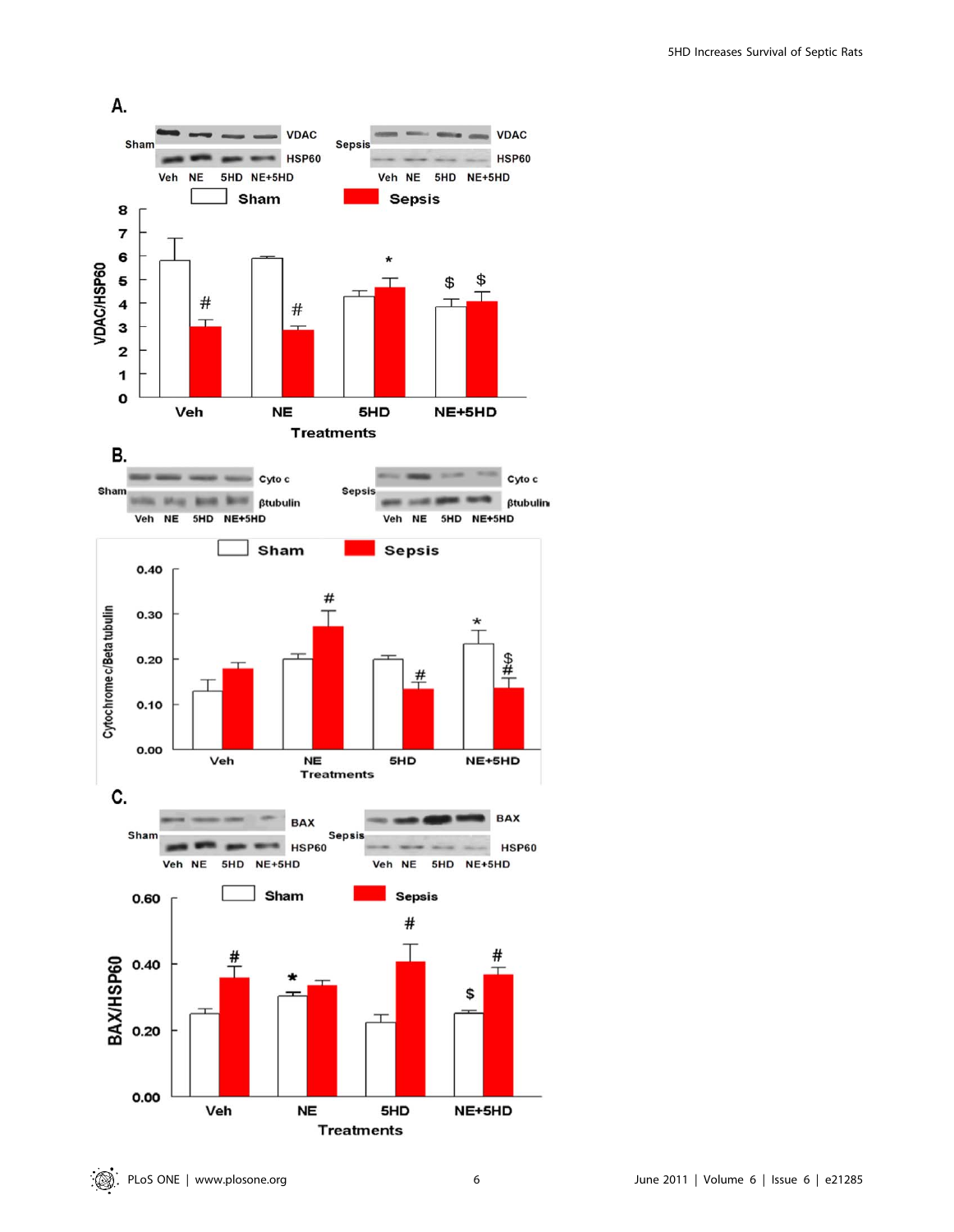Figure 6. Effect of 5HD on VDAC1, release of cytochrome C and Bax. The effect of 5HD on the expression of mitochondrial VDAC1 (A), cytosolic Cytochome C (B) and Bax (C) in the sham and septic ARVMs (N = 4 in each treatment group). \*P<0.05 compared to the respective vehicletreated sham and sepsis groups;  $\#P<0.05$  compared to the respective sham treatment groups. \$P<0.05 compared to the respective sham/sepsis NE group.

doi:10.1371/journal.pone.0021285.g006

5HD effectively reversed a sepsis-induced loss of mitochondrial membrane  $\Delta \Psi$ m and OMM damage.

Our earlier studies demonstrated that, in addition to elevated caspase-3 and Bax, the intrinsic apoptosis marker cytochrome C was elevated in the cytosolic fraction of heart tissue fractions during late sepsis [8]. Similar increases in the active caspase-3 and leakage of cytochrome C in septic ARVMs have also been observed [9,22]. Elevated Bax protein translocation to the OMM has been found to be associated with mitochondrial damage and induction of apoptosis [28,29,30]. In the current study, we also observed that elevated cytosolic Bax correlated with mitochondrial membrane  $\Delta \Psi$ m collapse in the septic ARVMs. Although the sepsis-induced deterioration of mitochondrial membrane  $\Delta \Psi$ m was reversed by the 5HD treated ARVMs, the Bax protein was still elevated in the septic ARVMs. We speculate that this increase could be due to the cytosolic regulation of Bax activation, an upstream regulator for OMM damage, while 5HD primarily provides protection against OMM damage and blocks mito $K_{ATP}$ channel opening. In addition, we also observed that 5HD treatment increased sepsis-induced depressed VDAC-1, suggesting that 5HD blocked sepsis-induced downregulation of mitochondrial VDAC 1. OMM VDAC1 protein is an integral part of permeability transition pore (PTP) and is a candidate for the regulation of mitochondrial permeability alterations. We observed a close association between the loss of VDAC1 and the loss of mitochondrial membrane  $\Delta \Psi$ m in the septic ARVMs, implying that 5HD provided protection against sepsis-induced OMM damage. However, an uncompensated opening of the mito $K_{ATP}$ channels caused significant depolarization and rupture of the OMM, as well as loss of cytochrome C [31,32].

The data from the present study support our speculation that during sepsis, early activation of Bax caused mitochondrial membrane ruptures that correlated with increased cytochrome C release from the outer mitochondrial membrane. It appears that Bax-mediated OMM damage could be responsible for opening the  $mito$ K<sub>ATP</sub> channels located in the inner mitochondrial membrane (IMM) leading to an uncompensated increase of cytochrome c release. We speculate that 5HD treatment acts as a patch on the damaged outer mitochondrial membrane and thus may block the release of cytochrome C and produce a stabilizing effect on OMM.

PTP in OMM have been identified as VDAC that form multicomponent complexes with adenine nucleotide translocase (ANT) and cyclophilin D located in the inner mitochondrial membrane (IMM) [33,34]. VDACs are present in its most abundant isoform, VDAC1 in the OMM [35,36]. Under physiological conditions, VDAC1 exists in a low-conductance state, allowing the exchange of cytochrome C and ATP between the mitochondria and cytosol [37,38]. On the other hand, the mito $K_{ATP}$  channels, a distinct type of channel, are primarily located in the IMM [39,40]. Mito $K_{ATP}$ channels have been found to consist of Kir6.1 or Kir6.2, which are associated with sulfonylurea protein SUR 2A; this protein has a regulatory role in the sensitivity of these channels to pharmacological agents [19,41]. Co-immunoprecipitation image analyses revealed a brilliant yellow fluorescence due to the co-localization of ANT and VDAC1 in the sham ARVMs. However, the PMPs obtained from septic ARVMs exhibited dispersed VDAC 1 (red fluorescence) and ANT (green fluorescence), suggesting that sepsis hinders the formation of VDAC 1 and the ANT complex in the mitochondria.

Analyses of immunoblot data revealed that sepsis produced decreased levels of ANT and its complex with both SUR2 and VDAC1. Therefore, we speculate that sepsis may either trigger the loss of ANT, which could be responsible for a decrease in the PTP activity of controlling the release of cytochrome C in the OMM. However, further studies are needed to explore these mechanisms in detail.

In summary, this study provides evidence for the first time of the protective nature of 5HD due to the stabilizing effect on the OMM and the decreased release of cytochrome C on myocardial morbidity and mortality in a polymicrobial septic rat model. The data presented in the current manuscript, where 5HD (when administered at the time of induction of sepsis) reversed sepsis induced mortality suggest that 5HD infusion has potential to be part of infusion therapy in septic patients. In addition, 5HD can also has therapeutic implications to increase the survival in sepsis and related pathologies. However, more clinical studies may be required to explore this stipulation. We concluded that mito $K_{ATP}$ channel inhibitors (such as 5HD) can be a novel class of agents with the potential to delay sepsis-induced morbidity and mortality.

# Materials and Methods

#### Drugs and Interventions

5-hydroxydecanoic acid (5HD, putative mito $K_{ATP}$  channel antagonist) and Diazoxide (putative mito $K_{ATP}$  agonist) were purchased from Sigma Aldrich, St. Louis, MO. 5HD (100 µmoles•kg<sup>-1</sup>•d<sup>-1</sup>/100 µL saline) was used in an Alzet pump *in vivo*, while  $5HD$  (100 µmoles) was used for in vitro studies. NE (10 mmoles, GrensiaSicor Pharmaceuticals, CA) was used in the in vitro studies [22,23].

#### Preparation of animals

Male Sprague-Dawley rats (Harlan, IN, USA) weighing 300– 350 g were used in the study. The rats were acclimatized to the laboratory conditions for at least 7 days following their arrival. All experiments were conducted in compliance with the humane animal care standards outlined in the NIH Guide for the Care and Use of Experimental Animals and were approved by the Institutional Animal Care and Use Committee of Baylor College of Dentistry, Texas A&M Health Science Center (Standard Operating Procedure 02-15-2007 and ARU 06-20).

# General surgical preparation and induction of polymicrobial sepsis in the rat

The rats were randomized into septic and non-septic groups at the time of surgery. Each rat was anesthetized using pentobarbital sodium (Abbott; 50 mg/kg, i.p.). Sepsis was induced in the animals using an i.p. injection of cecal inoculum as described previously [8,9,22,26]. Briefly, a 0.25 cm vertical midline abdominal incision was made and rats in the sepsis group received an i.p. injection of cecal inoculum (400 mg cecal material/kg/5 mL of sterile dextrose water,  $D_5W$ ). The cecal inoculum was prepared by mixing cecal contents obtained from donor rats (euthanized with i.p. pentobarbital; 100 mg/kg) with  $5\%$   $D_5W$  to yield a concentration of 400 mg cecal material in 5 ml. Fresh inoculum was prepared each day, and the material from one donor rat was used within two hr for 3–5 experimental animals. The sham-septic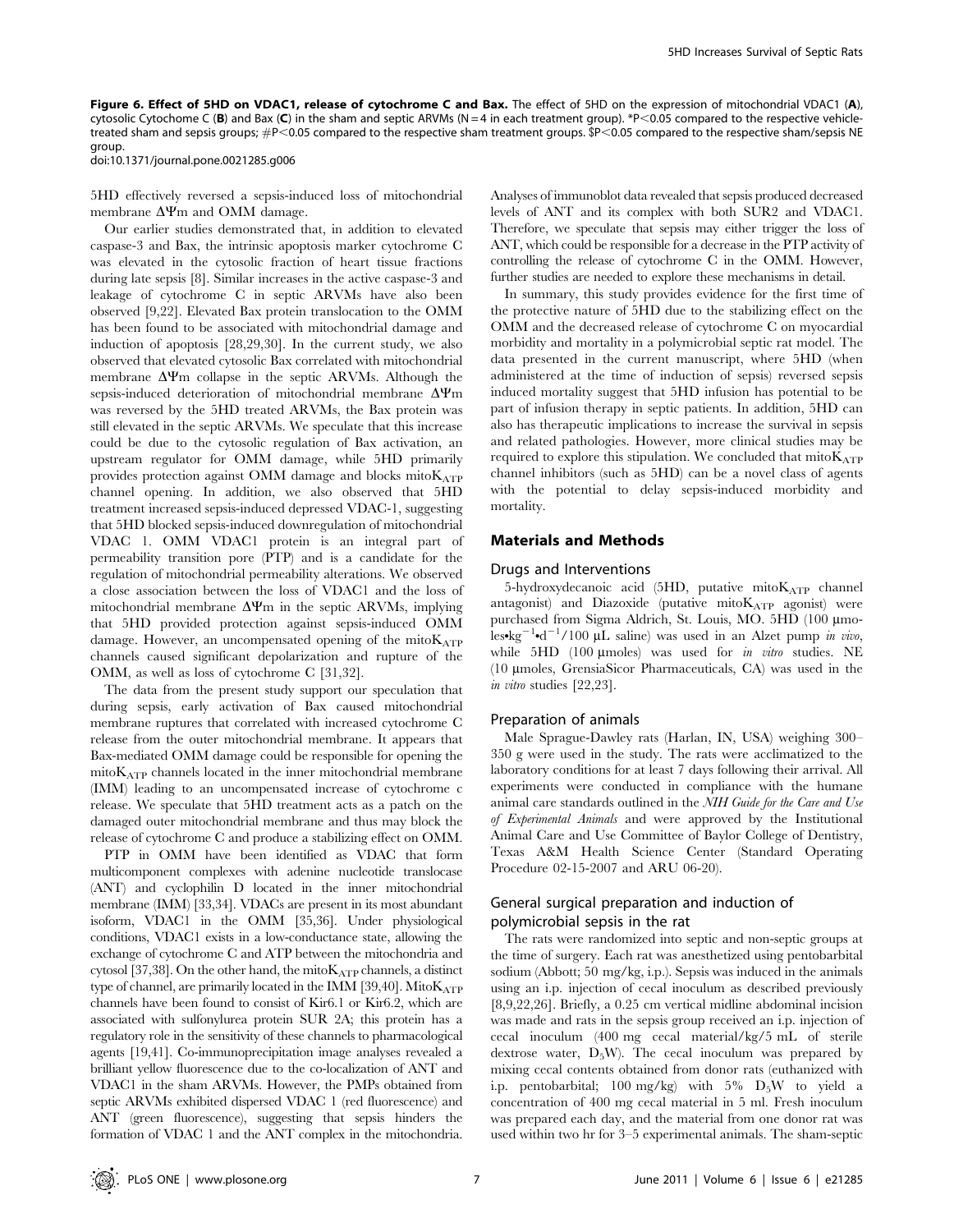

100 µm

100 µm

 $100 \mu m$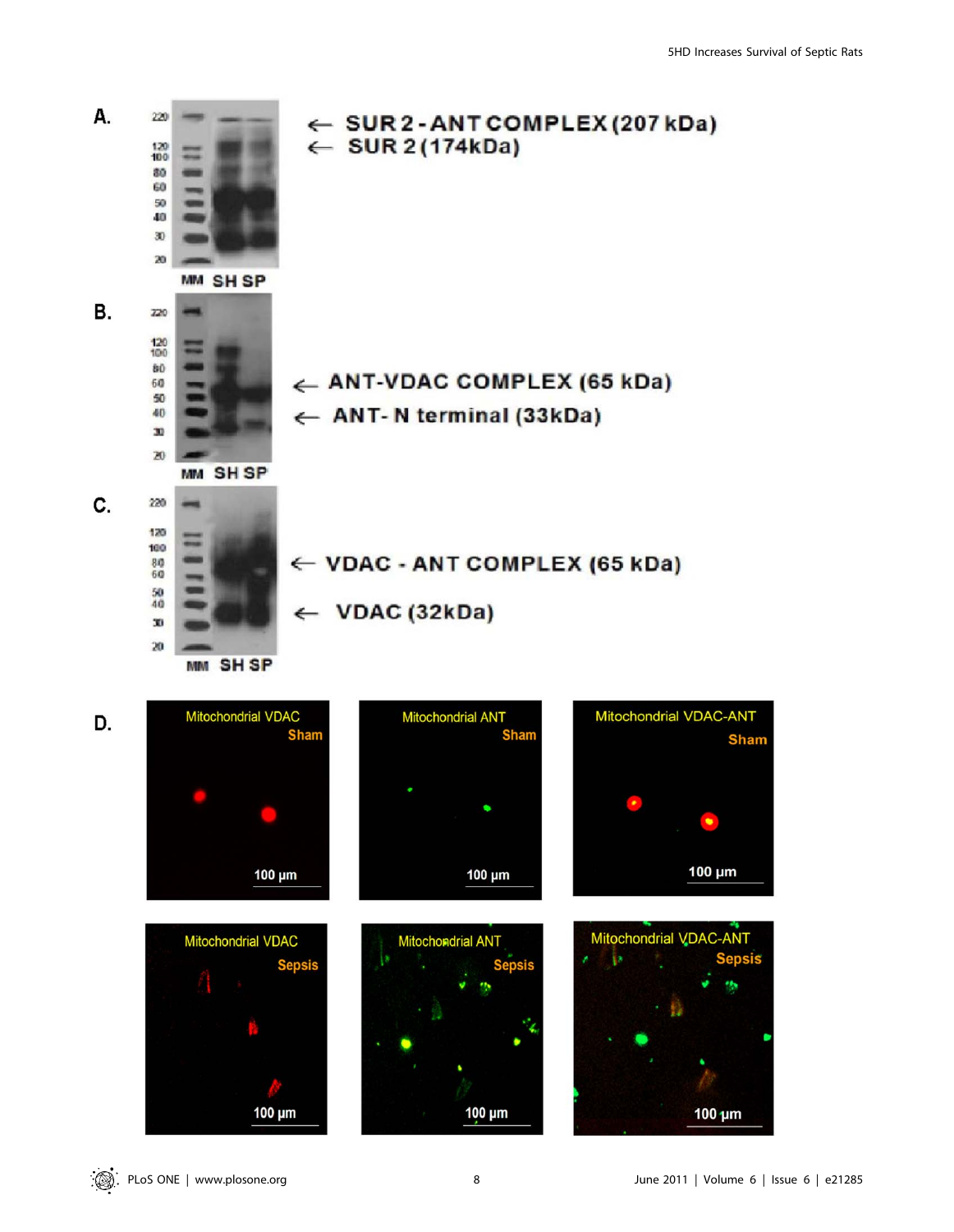Figure 7. Binding of ANT with SUR/VDAC1. Co-immunoprecipitation assay was performed to determine binding of ANT with SUR 2 (A), VDAC 1 (VDAC) (B), and VDAC1 with ANT (C) using the Dynabeads Protein G method (Invitrogen). The experiments were conducted in the PMPs obtained from the sham and sepsis ARVMs (N=3 in each treatment group). D. Colocalization of ANT with VDAC1 was performed using a fluorescent microscope in the purified mitochondrial fraction obtained from the sham and septic ARVMs. Representative photomicrographs (Magnification, 10 $\times$ ; Scale bar = 100 um) were treated with anti-rabbit VDAC1 and anti-goat ANT antibodies to observe their co-localization in the mitochondrial fractions. The co-localized expression of VDAC1 (555 nm, red fluorescence, left panel), and ANT (488 nm, green fluorescence, middle panel) was observed in yellowish-orange fluorescence (right panel).

doi:10.1371/journal.pone.0021285.g007

rats received sterile  $D_5W$  (5 ml/kg, i.p.) only. All incisions were closed with interrupted silk sutures, and the abdomen gently massaged to distribute the injectate.

# In vivo schedule for 5HD treatment

To determine the effect of 5HD on sepsis-induced hypothermia and hypotension, two separate groups based on the time schedule were tested in the present study. For the first group of sham and septic animals  $(n = 10$  in each group), the Alzet pump containing  $5HD$  (100 µmoles in 100 µL saline) or 100 µL saline was placed intradermally in the peritoneal skin of the sham and septic animals at the time of induction of sepsis/sham. For the second group of sham and septic animals, the 5HD (100 mmoles in 100 mL saline) was administered at 6 h post-sepsis induction, to simulate post-SIRS clinical sepsis. In both groups, the survival rate, rectal temperature and mean arterial pressure (MAP) were measured at 6, 12, 18, 24, 48 and 72 hr post Alzet pump placement.

Echocardiography was also performed on the first group of animals  $(N = 6$  in each group); however, cardiodynamics was assessed at 6 and 12 hr post-treatment to avoid effect of anesthesia in these animals.

# Measurement of mean arterial pressure and rectal temperature

Sham

The rectal temperature was recorded at each time point using a rectal probe before measuring MAP (using the noninvasive tail cuff method;CODA, Kent Scientific) at each time point.

#### Echocardiography

Under controlled anesthesia (40 mg/kg ketamine+10 mg/kg xylazine cocktail), using phased array, two-dimensional color imaging (Vivid I, GE Healthcare; with a 12 MHz probe or GE vivid I with 10 mHz probe) with EKG monitoring, the transthoracic echocardiographic parameters were recorded, which simulate the American Society of Echocardiography guidelines [42].

Briefly, in the first of animals  $(N = 6)$  measurements were made online with optimal digital images selected from at least 10 cardiac cycles. The left atrial and aortic diameters were obtained in the parasternal long-axis orientation, whereas the thickness of the interventricular septum, the posterior wall and left ventricular (LV) dimensions were determined in the parasternal long-short axis at the tips of the papillary muscle. Transmitral Doppler flows (E and A velocities and their ratio were measured in the apical 4-chamber or apical long axis views with the sample volume placed at the tips of the mitral leaflet. Pulmonary vein inflow was measured using pulse-Doppler in parasternal long-axis orientation after color flow localization. The LV end-systolic and end-diastolic areas were traced in single plane apical 4-chamber view. The apical 4 chamber view was used for recording tissue Doppler signals from the lateral mitral valve annulus. Standard formulas were used for echocardiographic calculations. Since an established regression formula relating LV mass to heart weights for rats remains to be established, the following formula for humans was applied because it is in agreement with published necropsy rat heart weights: LV  $mass = 1.04 [(LVD+PW+VS)^3 - LVD^3] \times 0.8 + 0.6$ . LVD is LV diameter at end diastole (onset of R wave), PW is posterior wall



**Sepsis** 

Figure 8. Ultrastructural changes in the mitochondrial membrane in LV tissue. A. Ultrastructural changes in the mitochondrial cristae (using TEM) in the left ventricular tissue section (N = 5 in each treatment group) obtained from sham and septic rat hearts(6 and 12 hr post-sepsis). The mitochondrial cristae deformation was seen in the purified mitochondrial preparation from the septic rat left ventricular tissue (6 hr post-sepsis). B. The lower panel represents the magnified image of selected mitochondria in the purified mitochondrial preparation (red box, upper panel). Arrows points to the mitochondrial cristae deformation (RED) with balloon expansion (YELLOW). Magnification, 40 kx; Scale bar = 0.1 µm. doi:10.1371/journal.pone.0021285.g008

Sepsis + 5HD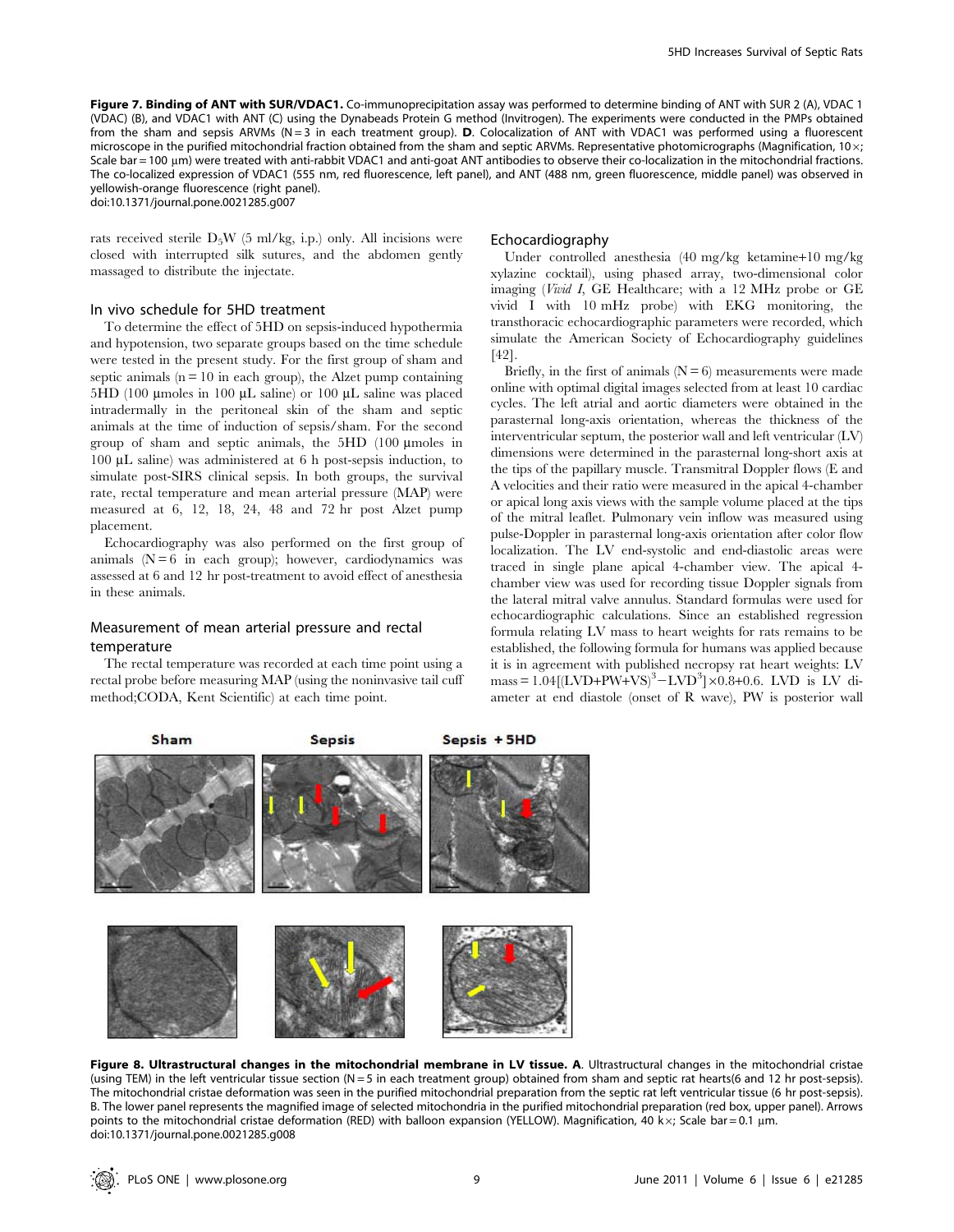thickness, VS is ventricular septum thickness and 1.04 is the estimated specific gravity of the myocardium; the remaining constants are correction factors.

# Measurement of ARVM contractility

We used a well established model in our laboratory to determine the effect of 5HD on sepsis-induced ARVM contractile dysfunction, In addition, we determined the effect of 5HD on norepinephrine (NE)-induced exaggerated contractile dysfunction in sepsis [22,23]. The mechanical properties of the ARVMs were assessed using a video-based edge detection system (IonOptix Corporation, Milton, MA) [9,22,25]. In brief, the ARVMs were placed in a Warner chamber mounted on the stage of an inverted microscope (Olympus, X-70) and superfused with a buffer containing (in mM): 131 NaCl, 4 KCl, 1 CaCl<sub>2</sub>, 1 MgCl<sub>2</sub>, 10 glucose, and 10 HEPES at pH 7.4. The ARVMs were isolated from sham and septic rat hearts ( $N = 5$ , at least 50 ARVMs isolated from 5 rat hearts in each treatment group) harvested at 12 hr post sham/sepsis induction. The isolated single ARVMs were divided into four plates, which were subsequently treated with vehicle, NE, 5HD and NE+5HD. In the combination treatment group, the ARVMs were treated with 5HD 30 min prior to NE treatment administration. The mechanical properties of the ARVMs were examined at a stimulation frequency of 0.5 Hz for 20 msec using a pair of platinum wires placed on the opposite sides of the chamber connected to a FHC stimulator (Brunswick, NE). The polarity of the stimulatory electrodes was reversed frequently to avoid a possible build-up of electrolyte by-products. The ARVMs being studied were displayed on the computer monitor using an IonOptix MyoCam camera, which rapidly scanned the image area every 8.3 ms so that the amplitude and velocity of shortening/ relengthening were recorded with good fidelity. Soft-edge Detection software (IonOptix) was used to capture the changes in cell length during shortening and relengthening in real time. The contractility parameter such as peak shortening (PS) was calculated using transient analysis software as described earlier [25].

# Immunoblot (Western blot) analysis

In brief, the ARVM extracts  $(N = 4$  in each treatment group) in lysis buffer containing pepstatin  $(2 \mu g / \mu L,$  aprotinin  $(0.1 \mu g / \mu L),$ leupeptin (2  $\mu$ g/ $\mu$ L), benzamidine (16  $\mu$ g/ $\mu$ L) and bacitracin (0.5%) in Tris/glycine buffer were centrifuged. Following the technique of enzyme preparation, the samples were separated on 7.5% denaturing sodium dodecyl sulfate (SDS) polyacrylamide gels. The proteins were blotted onto polyvinylidene Fluoride (PVDF) membrane by electroblotting for one hour at 150 volts. The blots were blocked overnight at  $4^{\circ}$ C with 5% nonfat dry milk in tris saline buffer containing (0.2%) tween 20 and incubated with their selective primary antibody (polyclonal IgG reactive to rat proteins) for one hour at room temperature [9,22,23,24]. The blots were then washed and incubated with an appropriate secondary antibody for one hour at room temperature. The specific proteins were detected by using chemiluminescence (ECL detection reagent, Amersham Pharmacia Biotech). The expression of the VDAC 1, cytochrome C, and Bax proteins was examined and normalized to  $\beta$ -actin/ $\beta$ tubuline/HSP 60 as needed for the validation of cytosolic and mitochondrial fractions, respectively [8].

### Purified mitochondrial preparations (PMP) from ARVMs

To determine the mitochondrial-specific effects of 5HD and diazoxide, we isolated PMP from the ARVMs. Previously, ARVMs  $(1\times10^6$  ARVMs/treatment group) were isolated from the sham and septic rat hearts harvested at 12 hr post sham/ sepsis). Briefly, 800 µl of Reagent A solution was added to the

ARVM pellet and incubated for 2 min. Ten µl of Reagent B was added and incubated on ice for  $5 \text{ min}$ . Then,  $800 \text{ }\mu\text{l}$  of mitochondrial isolation Reagent C was added, and the tubes were inverted several times to mix the liquids. The tubes were centrifuged at  $700 \times g$  for 10 min at  $4^{\circ}$ C. The pellets (debris) were discarded and the supernatant centrifuged at  $3,000 \times g$  for 15 min at  $4^{\circ}$ C. The supernatant (cytosolic fraction) was removed from the mitochondrial pellet and stored for further analysis. After that, 500 µl of wash buffer was added to the mitochondrial pellet and centrifuged at  $12,000 \times g$  for 5 min to wash the surface of the pellet. The purified mitochondrial preparations were stored at  $-80^{\circ}$ C in dry ice for further analysis.

# Measurement of mitochondrial membrane potential  $(\Delta \Psi m)$

To determine the mitochondrial membrane integrity, we measured the mitochondrial membrane potential using a cationic JC-1 dye. Briefly, the sham and septic ARVM pellets  $(1\times10^6$ ARVMs/treatment group) isolated from the sham and septic rat hearts harvested at 12 hr post sham/sepsis were prepared separately and washed two times with PBS at  $37^{\circ}$ C before incubating with JC-1 reagent  $(500 \mu L)$ . In the healthy cells, the dye stains mitochondria bright red, indicating an intact mitochondrial membrane potential. However, in the apoptotic cells, the dye remains in the cytoplasm and emits green fluorescence, indicating mitochondrial membrane collapse. A fluorescent microscope with a dual bend pass filter designed to detect fluorescein and rhodamine was used. The mitochondrial  $\Delta \Psi$ m in the sham and septic ARVMs was assessed with a fluorescent probe, JC-1 (Molecular Probes, USA). Briefly, the ARVMs incubated with  $5 \mu M$  of JC-1 for 10 min at 37 $\degree$ C were washed and placed on a thermostat stage at  $37^{\circ}$ C. The fluorescent images were visualized using a Nikon Optical TE2000-S inverted fluorescence microscope with excitation at  $490$  nm and emission at  $>520$  nm. The acquired signal was analyzed with image-analysis software (Simple PCI). A minimum of six fields were selected and average intensity for each region was quantified. The ratio of J-aggregate to JC-1 monomer intensity for each region was calculated. A decrease in this ratio was interpreted as the loss of  $\Delta \Psi_m$ , whereas an increase in the ratio was interpreted as a gain in  $\Delta \Psi_m$ .

#### Co-Immunoprecipitation technique

To determine the interaction of ANT with VDAC 1 or SUR 2, we performed immunoprecipitation, a technique offering a rapid and simple means of separating a specific protein from whole cell lysates or culture supernatants. Co immunoprecipitation of ANT/ VDAC and ANT/SUR2 was performed by the Dynabeads Protein G method according to manufacturer's protocol (Invitrogen). The procedure was performed in PMPs  $(N = 3$  in each treatment group) obtained from  $1\times10^6$  ARVMs/treatment group. Briefly, the PMPs were washed with  $\sim$ 10 ml of PBS in a conical tube and spun at  $400 \times g$  for 10 min. Five micrograms of ANT, VDAC 1 and SUR 2 antibodies were diluted in 200  $\mu$ I W & B buffer (0.1 M Na Phosphate, 0.01% Tween 20, pH 8.2) and added to two different tubes containing Dynabeads Protein G. The tubes were incubated for 10 min at  $25^{\circ}$ C and washed twice with washing buffer (PBS). After washing, the Dynabeads-Igcomplex was incubated with 10 µl of PMP (sham and/or sepsis) and incubated for 10 min at  $25^{\circ}$ C. The Dynabeads-Ig-Antigen complex was subsequently washed three times in PBS and the denatured samples (70°C) eluted using a magnet. The SDS-PAGE gel electrophoreses were performed according to the standard western blot technique.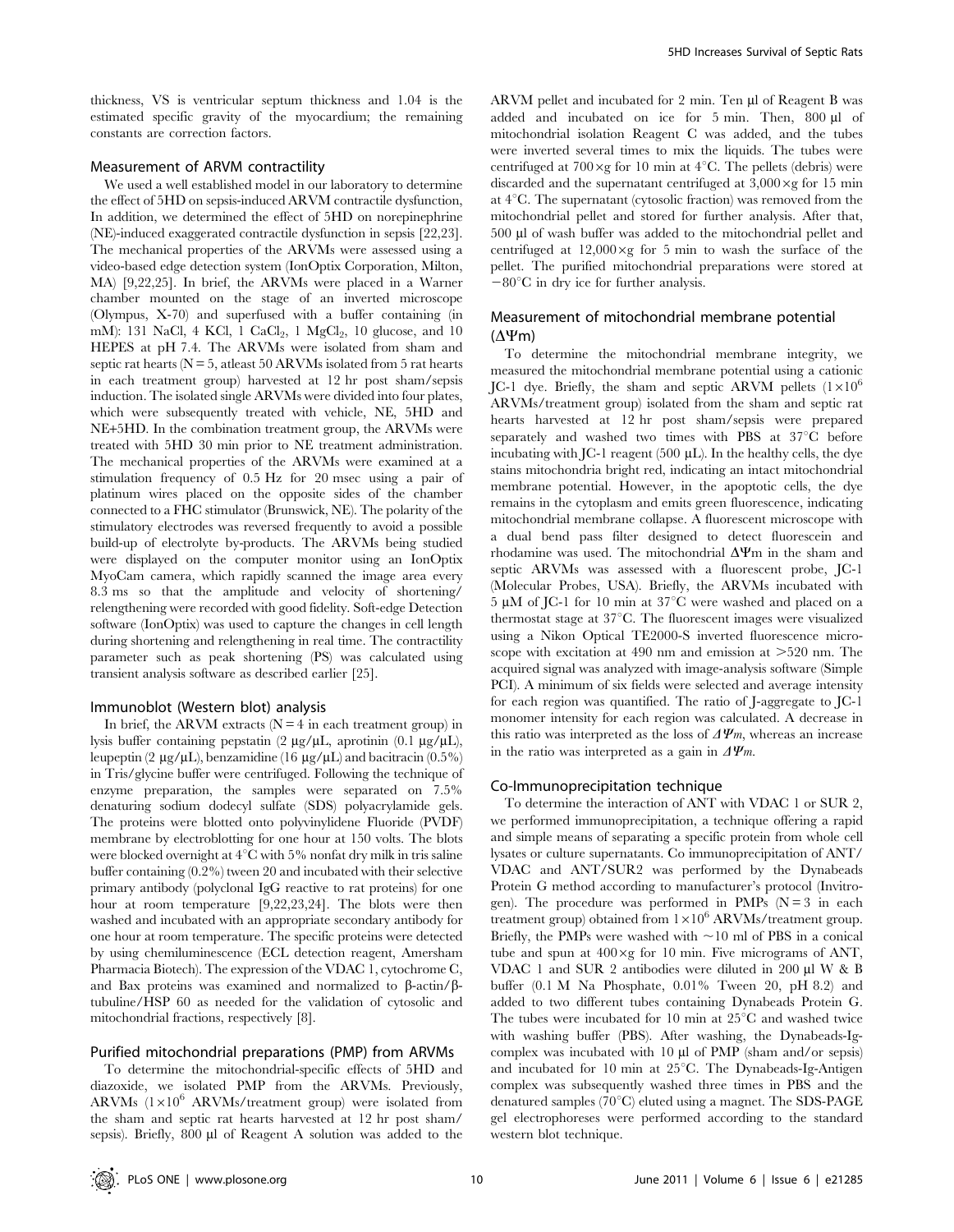# Immunocytochemical (ICC) technique

The VDAC 1 and ANT co-localization was analyzed in the sham and septic PMP. Briefly, the PMP (specimens) were dried on glass slides and washed with  $1 \times$  PBS. The specimens were incubated with 10% normal blocking serum in PBS for 20 min to suppress the non-specific binding of IgG. After washing with  $1 \times$ PBS, the specimens were incubated with the primary antibodies of VDAC 1 (goat polyclonal) and ANT (rabbit polyclonal) at a concentration of 1:200 in PBS with 1.5% normal blocking serum for 60 min at room temperature. After repeated washing with  $1 \times$ PBS, the specimens were incubated for 45 min with the donkey anti-rabbit IgG-FITC (1:100) and donkey anti-goat IgG-555 (1:100) in PBS with 1.5–3% normal blocking serum. The specimens were then washed five times with  $1 \times PBS$  and mounted on a cover slip using Slow Fade Gold (anti-fade reagent, Invitrogen) and stored in the dark at  $4^{\circ}$ C. The specimens were analyzed using a Leica SP2 confocal microscope. The secondary antibody conjugated with FITC provided green fluorescence for ANT and red fluorescence for VDAC 1.

#### Electron Microscopy

To determine the ultrastructural alteration in the LV and PMPs mitochondria, we performed electron microscopy as described below. The LV tissues  $(N=5$  in each treatment group) were harvested and fixed in 3% glutaraldehyde from the sham and septic (6 h and 12 h) animals. In addition, PMPs were obtained, pelleted and fixed in 2.5% glutaradehyde in PBS (pH 7.4) at  $4^{\circ}$ C. The specimens were post-fixed with 2% Osmium tetroxide in 0.1 M phosphate buffer (pH 7.4), dehydrated and embedded in epoxy resin. Thin sections  $(\sim 90 \text{ nm})$  were harvested and placed

#### References

- 1. Krishnagopalan S, Kumar A, Parrillo JE (2002) Myocardial dysfunction in the patient with sepsis. Curr Opin Crit Care 8: 376–388.
- 2. Crouser ED, Julian MW, Blaho DV, Pfeiffer DR (2002) Endotoxin-induced mitochondrial damage correlates with impaired respiratory activity. Crit Care Med 30: 276–284.
- 3. Brealey D, Karyampudi S, Jacques TS, Novelli M, Stidwill R, et al. (2004) Mitochondrial dysfunction in a long-term rodent model of sepsis and organ failure. Am J Physiol Regul Integr Comp Physiol 286: R491–497.
- 4. Crouser ED, Julian MW, Joshi MS, Bauer JA, Wewers MD, et al. (2002) Cyclosporin A ameliorates mitochondrial ultrastructural injury in the ileum during acute endotoxemia. Crit Care Med 30: 2722–2728.
- 5. Brealey D, Brand M, Hargreaves I, Heales S, Land J, et al. (2002) Association between mitochondrial dysfunction and severity and outcome of septic shock. Lancet 360: 219–223.
- 6. Zang Q, Maass DL, Tsai SJ, Horton JW (2007) Cardiac mitochondrial damage and inflammation responses in sepsis. Surg Infect (Larchmt) 8: 41–54.
- 7. Zang Q, Maass DL, White J, Horton JW (2007) Cardiac mitochondrial damage and loss of ROS defense after burn injury: the beneficial effects of antioxidant therapy. J Appl Physiol 102: 103–112.
- 8. Chopra M, Sharma AC (2007) Distinct cardiodynamic and molecular characteristics during early and late stages of sepsis-induced myocardial dysfunction. Life Sci 81: 306–316.
- 9. Gupta A, Aberle NS, 2nd, Ren J, Sharma AC (2005) Endothelin-converting enzyme-1-mediated signaling in adult rat ventricular myocyte contractility and apoptosis during sepsis. J Mol Cell Cardiol 38: 527–537.
- 10. Sharma AC (2007) Sepsis-induced myocardial dysfunction. Shock 28: 265–269.
- 11. Chopra M, Sharma AC (2007) Apoptotic cardiomyocyte hypertrophy during sepsis and septic shock results from prolonged exposure to endothelin precursor. Front Biosci 12: 3052–3060.
- 12. Gupta A, Brahmbhatt S, Kapoor R, Loken L, Sharma AC (2005) Chronic peritoneal sepsis: myocardial dysfunction, endothelin and signaling mechanisms. Front Biosci 10: 3183–3205.
- 13. Bernardi P (1996) The permeability transition pore. Control points of a cyclosporin A-sensitive mitochondrial channel involved in cell death. Biochim Biophys Acta 1275: 5–9.
- 14. Chernyak BV, Bernardi P (1996) The mitochondrial permeability transition pore is modulated by oxidative agents through both pyridine nucleotides and glutathione at two separate sites. Eur J Biochem 238: 623–630.
- 15. Bernardi P, Petronilli V (1996) The permeability transition pore as a mitochondrial calcium release channel: a critical appraisal. J Bioenerg Biomembr 28: 131–138.

on 200 mesh copper grid with carbon support, then stained with 2% uranyl acetate and Reynold's lead citrate. The thin sections were examined using a JEOL 1200 EX transmission electron microscope at 60 kV at a specified nominal magnification and images were captured using a  $1 \text{ k} \times 1 \text{ k}$  Gatan CCD camera (Gatan Inc., Pleasanton, CA).

# Statistical Analyses

The hemodynamic, biochemical and protein expression data were analyzed using a two-way ANOVA repeated or one-way ANOVA (using SPSS software). After obtaining a significant Fvalue, a post hoc multiple range Student-Newman-Keuls test was performed. The log-rank test (Mantel-Cox) was used to test for significant differences among survival curves using Prism 5.0 software (GraphPad Software, La Jolla, CA). A probability value of  $p \leq 0.05$  was considered to be statistically significant.

#### Acknowledgments

The authors recognize the technical contribution of Dr. Padmalaya Das, Research Technician, at the Texas A&M Health Science Center Baylor College of Dentistry, Dallas, Texas. MC is currently working as a Postdoctoral Research Associate in the Department of Biology and Biochemistry, University of Houston, Houston, Texas, USA.

# Author Contributions

Conceived and designed the experiments: MC ACS DED. Performed the experiments: MC HBG SM WD DED. Analyzed the data: MC HBG SM WD DED ACS. Contributed reagents/materials/analysis tools: MC HBG SM WD DED ACS. Wrote the paper: MC ACS DED.

- 16. Kuwana T, Mackey MR, Perkins G, Ellisman MH, Latterich M, et al. (2002) Bid, Bax, and lipids cooperate to form supramolecular openings in the outer mitochondrial membrane. Cell 111: 331–342.
- 17. Bouchier-Hayes L, Lartigue L, Newmeyer DD (2005) Mitochondria: pharmacological manipulation of cell death. J Clin Invest 115: 2640–2647.
- 18. Weiss JN, Korge P, Honda HM, Ping P (2003) Role of the mitochondrial permeability transition in myocardial disease. Circ Res 93: 292–301.
- 19. Seharaseyon J, Ohler A, Sasaki N, Fraser H, Sato T, et al. (2000) Molecular composition of mitochondrial ATP-sensitive potassium channels probed by viral Kir gene transfer. J Mol Cell Cardiol 32: 1923–1930.
- 20. Hanley PJ, Mickel M, Loffler M, Brandt U, Daut J (2002) K(ATP) channelindependent targets of diazoxide and 5-hydroxydecanoate in the heart. J Physiol 542: 735–741.
- 21. Chopra M, Das P, Golden H, Dostal DE, Watson LE, et al. Norepinephrine induces systolic failure and inhibits antiapoptotic genes in a polymicrobial septic rat model. Life Sci 87: 672–678.
- 22. Chopra M, Sharma AC (2009) Contractile response of norepinephrine is modulated by caspase-3 in adult rat ventricular myocytes isolated from septic rat heart. Pharmacol Res 60: 303–313.
- 23. Chopra M, Das P, Sharma AC (2010) Caspase-3 knock-down reverses contractile dysfunction induced by sepsis in adult rat ventricular myocytes. Br J Pharmacol 160: 93–100.
- 24. Gupta A, Aberle NS, 2nd, Kapoor R, Ren J, Sharma AC (2005) Bigendothelin-1 via p38-MAPK-dependent mechanism regulates adult rat ventricular myocyte contractility in sepsis. Biochim Biophys Acta 1741: 127–139.
- 25. Ren J, Ren BH, Sharma AC (2002) Sepsis-induced depressed contractile function of isolated ventricular myocytes is due to altered calcium transient properties. Shock 18: 285–288.
- 26. Sharma AC, Motew SJ, Farias S, Alden KJ, Bosmann HB, et al. (1997) Sepsis alters myocardial and plasma concentrations of endothelin and nitric oxide in rats. J Mol Cell Cardiol 29: 1469–1477.
- 27. Brahmbhatt S, Gupta A, Sharma AC (2005) Bigendothelin-1 (1–21) fragment during early sepsis modulates tau, p38-MAPK phosphorylation and nitric oxide synthase activation. Mol Cell Biochem 271: 225–237.
- 28. Hou Q, Cymbalyuk E, Hsu SC, Xu M, Hsu YT (2003) Apoptosis modulatory activities of transiently expressed Bcl-2: roles in cytochrome C release and Bax regulation. Apoptosis 8: 617–629.
- 29. Hou Q, Hsu YT (2005) Bax translocates from cytosol to mitochondria in cardiac cells during apoptosis: development of a GFP-Bax-stable H9c2 cell line for apoptosis analysis. Am J Physiol Heart Circ Physiol 289: H477–487.